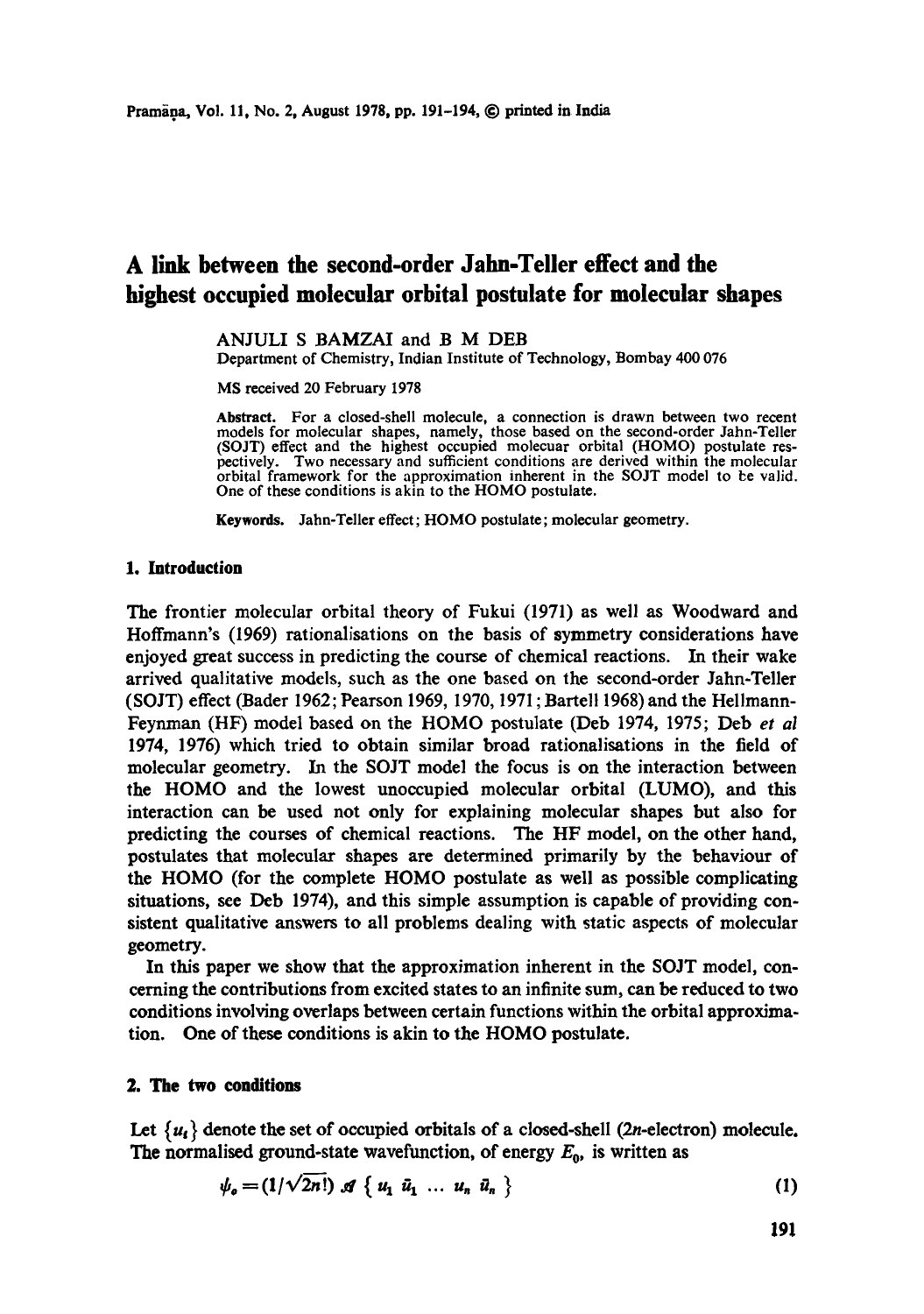$f_{\perp} = \langle \psi_{\perp} | \partial^2 H | \partial Q^2 | \psi_{\perp} \rangle$ 

where  $\mathcal A$  is the antisymmetriser, unbarred  $u_i$  denotes  $\alpha$ -spin and barred  $u_i$  denotes  $\beta$ -spin. Let us form a complete orthonormal set of orbitals by adding to  $\{u_i\}$  a further set of virtual orbitals,  $\{v_j\}$ ,  $j = n + 1$ ,  $n + 2$ , ...  $\infty$ . The orbitals in  $\{u_i\}$  and  $\{v_j\}$ are so numbered that a higher subscript indicates a higher energy.

A singly-excited state, of energy  $E_{k(t)}$ , where the electron in  $u_t$  has been transferred to  $v_k$  may be represented by

$$
\psi_{k(t)} = (1/\sqrt{2n!}) \mathcal{A} \{ u_1 \bar{u}_1 \dots \bar{u}_{t-1} v_k \bar{u}_t \dots u_n \bar{u}_n \}. \tag{2}
$$

Now, assuming first order distortions to have already occurred, the SOJT effect examines the change in energy from an initial nuclear configuration with respect to a normal coordinate  $Q$ . We have

$$
\triangle E_{\text{SOT}} = \frac{1}{2} f_{oo} Q^2 + \frac{1}{2} f_{ok} Q^2 \tag{3}
$$

**(4a)** 

where

$$
\begin{array}{c}\n\hline\n\end{array}
$$

$$
f_{\mathfrak{o}\mathbf{k}} = 2 \sum_{k \neq 0} |\langle \psi_{\mathfrak{o}} | \partial H | \partial Q | \psi_{\mathfrak{k}} \rangle |^{2} / (E_{\mathfrak{o}} - E_{\mathfrak{k}}). \tag{4b}
$$

In (4b)  $\psi_k$  represents an excited state and the summation extends over *all* excited states of the system including the continuum states.  $f_{ok}$  is always negative and  $f_{oo}$  is positive for any reasonable nuclear configuration (Pearson 1969, 1970, 1971).

*In qualitative applications* of(3) *one makes the assumption that only one or two lowestlying excited states in the above sum need to be considered.* 

Let us view this assumption in the light of the orbital approximation. One can readily show that

$$
\langle \psi_{o} | \partial H | \partial Q | \psi_{k} \rangle = (E_{o} - E_{k}) \langle \partial \psi_{o} | \partial Q | \psi_{k} \rangle. \tag{5}
$$

Since  $\partial \psi_a/\partial Q$  contains only singly-excited wave functions (Coulson 1971), (4b) reduces to

$$
f_{ok} = 2 \sum_{k(i)} |\langle \partial \psi_o | \partial Q | \psi_{k(i)} \rangle|^2 (E_o - E_{k(i)}).
$$
 (6)

Further, from (1)

$$
(\partial \psi_0/\partial Q) = (1/\sqrt{(2n)!}) [\mathcal{A} \{ (\partial u_1/\partial Q) \bar{u}_1 \dots u_n \bar{u}_n \}]
$$
  
+  $\mathcal{A} \{ u_1 (\partial \bar{u}_1/\partial Q) \dots u_n \bar{u}_n \} + \dots + \mathcal{A} \{ u_i \bar{u}_1 \dots u_n (\partial \bar{u}_n/\partial Q) \}].$  (7)

Since the  $u$ 's and the  $v$ 's form a complete orthonormal set,

$$
(\partial u_i/\partial Q) = \sum_j c_{j(i)} v_j + \sum_{i \neq j} d_{j(i)} u_j. \tag{8}
$$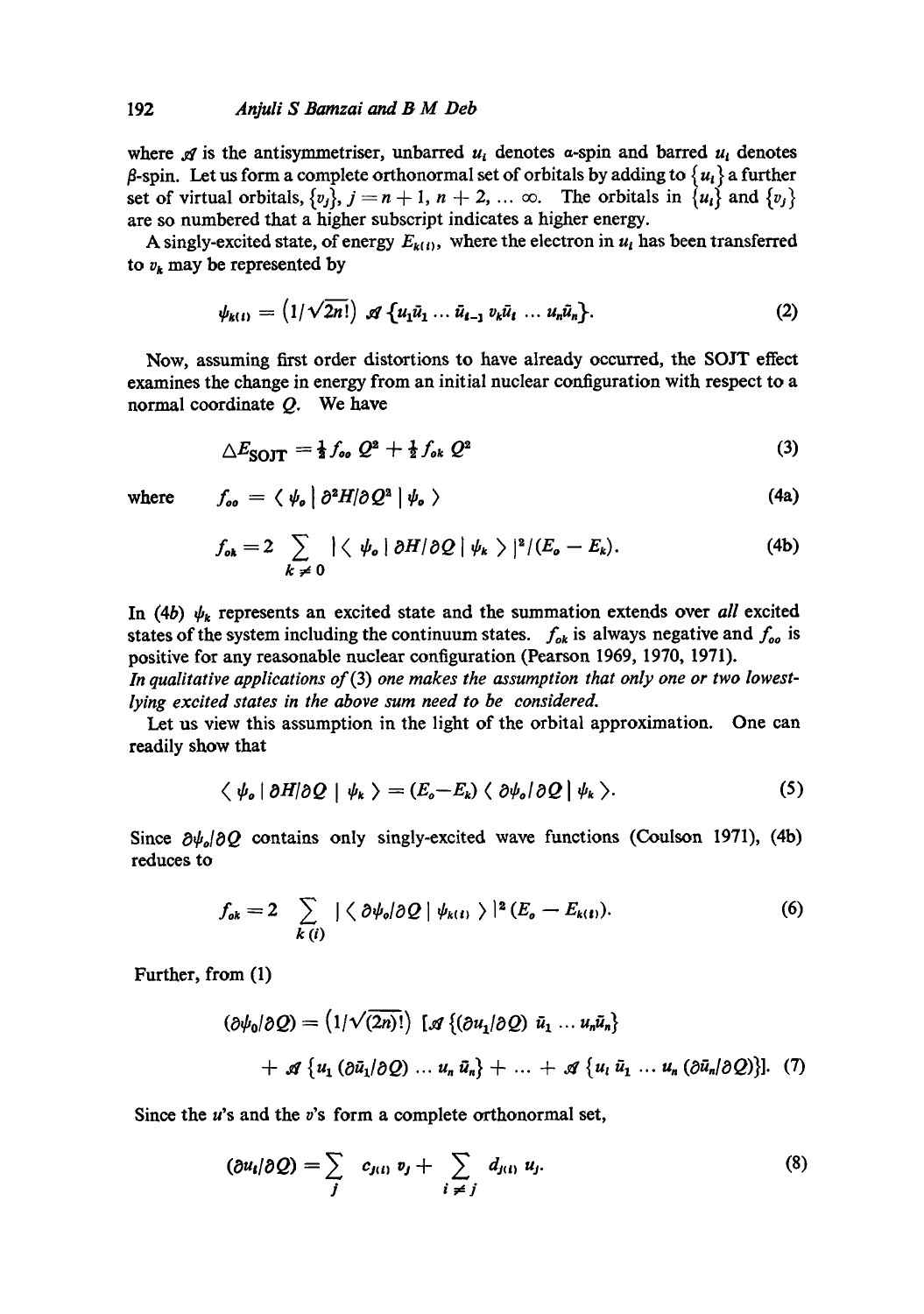Substituting  $(8)$  into  $(7)$ , we find

$$
(\partial \psi_o/\partial Q) = \sum_j \left[ c_{j(1)} \psi_{j(1)} + c_{j(1)} \psi_{j(1)} + \dots c_{j(n)} \psi_{j(n)} \right]. \tag{9}
$$

In (9) terms with  $d_{i(t)}$  vanish because every determinantal function involving these coefficients has two identical columns (or rows).

Using (8), (9) and the orthogonality of the  $\psi$ 's, we obtain

$$
\langle \partial \psi_o | \partial Q | \psi_{k(1)} \rangle = c_{k(1)} = \langle \partial u_i | \partial Q | v_k \rangle. \tag{10}
$$

Thus, (6) becomes

$$
f_{ok} = 2 \sum_{k(i)} |c_{k(i)}|^2 (E_o - E_{k(i)}).
$$
 (11)

Therefore, the approximation that only one or two lowest excited states contribute significantly to the infinite sum in (4b) leads to the following necessary and sufficient conditions:

$$
|c_{k(t)}|^2 (E_o - E_{k(t)}) \ge |(c_{k+1(t)}|^2 (E_o - E_{k+1(t)}) \tag{12a}
$$

$$
\Big| c_{k(1)} \Big|^2 \left( E_o - E_{k(1)} \right) \geq \Big| \left( c_{k(l-1)} \Big|^2 \left( E_o - E_{k(l-1)} \right) \right). \tag{12b}
$$

Condition (12a) highlights the role of the lowest virtual orbital, i.e. LUMO, by implying that excitation from a given occupied orbital to higher and higher unoccupied orbitals would result in progressively much smaller contributions. Condition (12b) emphasises the role of the HOMO by implying that excitation to a given unoccupied orbital from lower and lower occupied orbitals would bring in progressively much diminished contributions. However, although (12b) bears some resemblance to the HOMO postulate, it should be noted that in the SOJT model both (12a) and (12b) have to be employed together; none of them can be used by itself. Taken together, they imply that the most dominant term in (4b) arises from the HOMO to LUMO transition.

In order to test for the very rapid convergence indicated in  $(12a)$  and  $(12b)$ for many-electron polyatomic molecules, one has to calculate a number of  $c_{k(i)}$ 's and  $E_{k(i)}$ 's and, therefore, one must have a sufficiently large number of virtual orbitals which are (i) orthogonal amongst themselves and to the occupied orbitals, as well as (ii) accurate enough to provide a reasonably good description of the excited states. It may be worthwhile to generate such virtual orbitals according to the prescription of Huzinaga *et al* (1973). However, this dependence on virtual orbitals does make the link between the SOJT model and the HOMO postulate somewhat tenuous. Further, the role (Brown and Steiner 1962) of the continuum wavefunctions in (4b) remians unclear.